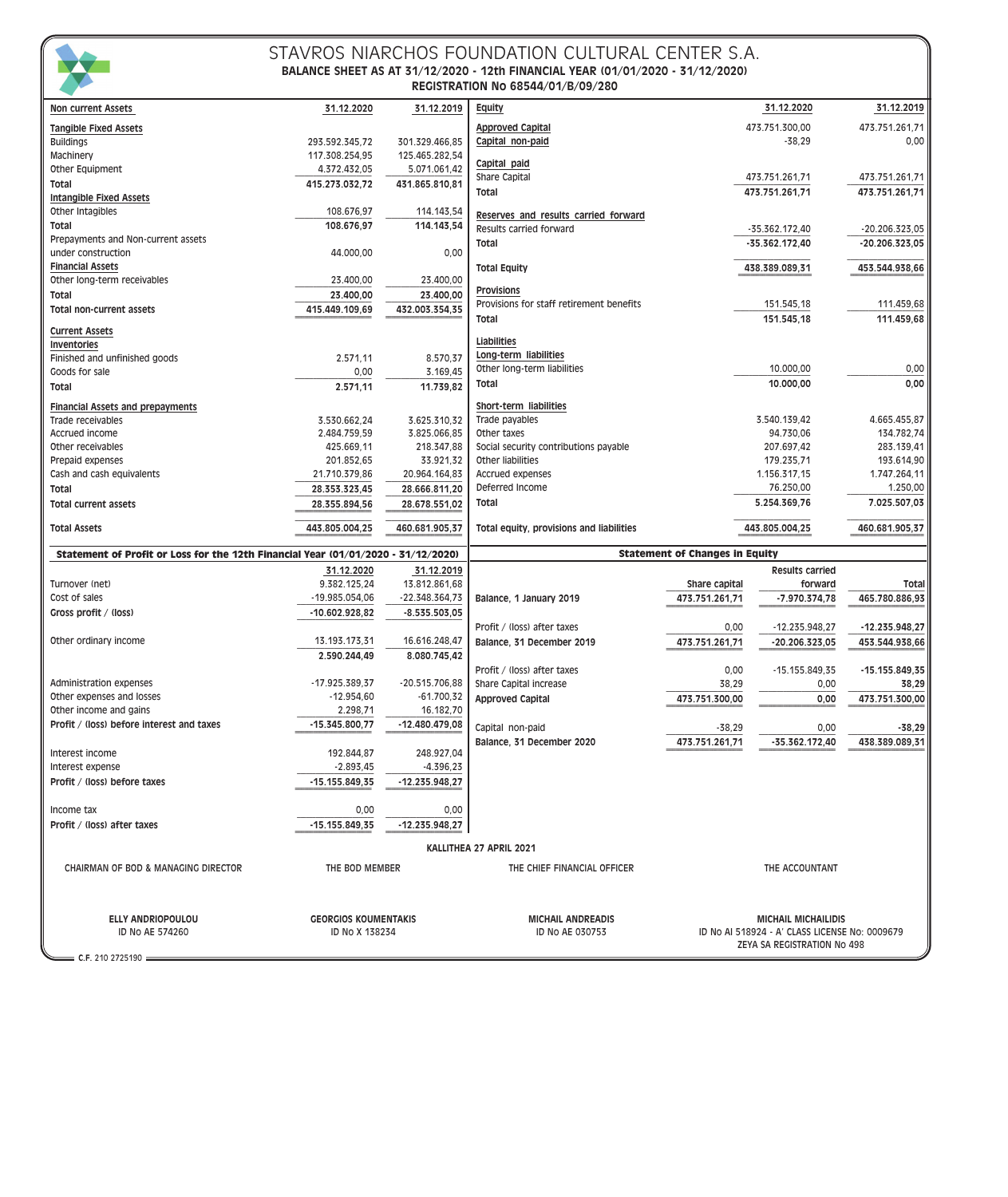

## **Independent Auditor's Report**

To the single Shareholder of the Special Purpose Company STAVROS NIARCHOS FOUNDATION CULTURAL CENTER S.A.

# **Report on the Financial Statements**

## **Opinion**

We have audited the accompanying financial statements of the Special Purpose Company STAVROS NIARCHOS FOUNDATION CULTURAL CENTER S.A. ("the Company"), which comprise the statement of financial position as at December 31, 2020, the income statement and the statement of changes in equity for the year then ended as well as the relative attachment.

In our opinion, the accompanying financial statements present fairly, in all material respects, the financial position of the Special Purpose Company STAVROS NIARCHOS FOUNDATION CULTURAL CENTER S.A. as at December 31, 2020 and its financial performance for the year then ended in accordance with the effective provisions of Law 4308/2014.

# **Basis for Opinion**

We conducted our audit in accordance with the International Standards on Auditing (ISAs) incorporated into the Greek Legislation. Our responsibilities under those standards are described in the "Auditor's Responsibilities for the Audit of Financial Statements" section of our report. We are independent of the Company within our entire assignment in accordance with the International Ethics Standards Board for Accountants' Code of Ethics for Professional Accountants (IESBA Code) incorporated into the Greek Legislation and ethical requirements relevant to the audit of financial statements in Greece and we have fulfilled our other ethical responsibilities in accordance with these requirements and the IESBA Code. We believe that the audit evidence we have obtained is sufficient and appropriate to provide a basis for our opinion.

#### **Management's Responsibility for the Financial Statements**

Management is responsible for the preparation and fair presentation of these financial statements in accordance with the effective provisions of Law 4308/2014 and for such internal control as management determines is necessary to enable the preparation of financial statements that are free from material misstatement, whether due to fraud or error.

In preparing the financial statements, management is responsible for assessing the Company's ability to continue as a going concern, disclosing, as applicable, matters related to going concern and using the going concern basis of accounting unless the management's intention is to proceed with liquidating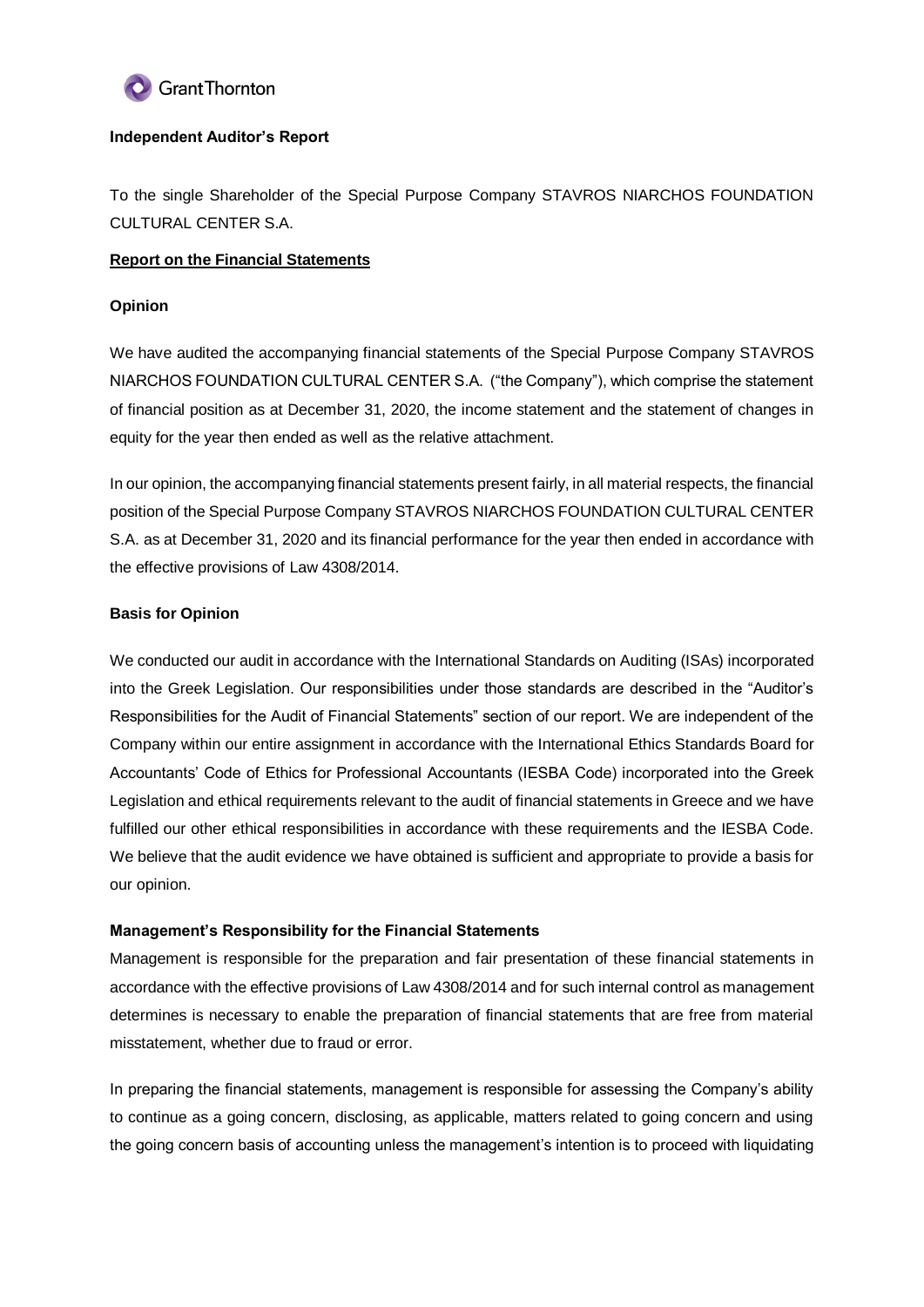# **C** Grant Thornton

the Company or discontinuing its operations or unless the management has no other realistic option but to proceed with those actions.

# **Auditor's Responsibilities for the Audit of the Financial Statements**

Our objectives are to obtain reasonable assurance about whether the financial statements as an aggregate, are free from material misstatement, whether due to fraud or error, and to issue an auditor's report that includes our opinion. Reasonable assurance is a high level of assurance, but is not a guarantee that an audit conducted in accordance with ISAs, incorporated into the Greek Legislation, will always detect a material misstatement when it exists. Misstatements can arise from fraud or error and are considered material if, individually or in the aggregate, they could reasonably be expected to affect the economic decisions of users taken on the basis of these financial statements.

As part of an audit in accordance with ISAs, incorporated into the Greek Legislation, we exercise professional judgment and maintain professional skepticism throughout the audit. We also:

- Identify and assess the risks of material misstatement of the financial statements, whether due to fraud or error, design and perform audit procedures responsive to those risks, and obtain audit evidence that is sufficient and appropriate to provide a basis for our opinion. The risk of not detecting a material misstatement resulting from fraud is higher than that resulting from error, as fraud may involve collusion, forgery, intentional omissions, misrepresentations, or the override of internal control.
- Obtain an understanding of internal control relevant to the audit in order to design audit procedures that are appropriate in the circumstances, but not for the purpose of expressing an opinion on the effectiveness of the Company's internal control.
- Evaluate the appropriateness of accounting policies used and the reasonableness of accounting estimates and related disclosures made by the management.
- Conclude on the appropriateness of management's use of the going concern basis of accounting and, based on the audit evidence obtained, whether a material uncertainty exists related to events or conditions that may cast significant doubt on the Company's ability to continue as a going concern. If we conclude that a material uncertainty exists, we are required to draw attention in our auditor's report to the related disclosures in the financial statements or, if such disclosures are inadequate, to modify our opinion. Our conclusions are based on the audit evidence obtained up to the date of our auditor's report. However, future events or conditions may cause the Company to cease to continue as a going concern.
- Evaluate the overall presentation, structure and content of the financial statements, including the disclosures, and whether the financial statements represent the underlying transactions and events in a manner that achieves fair presentation.